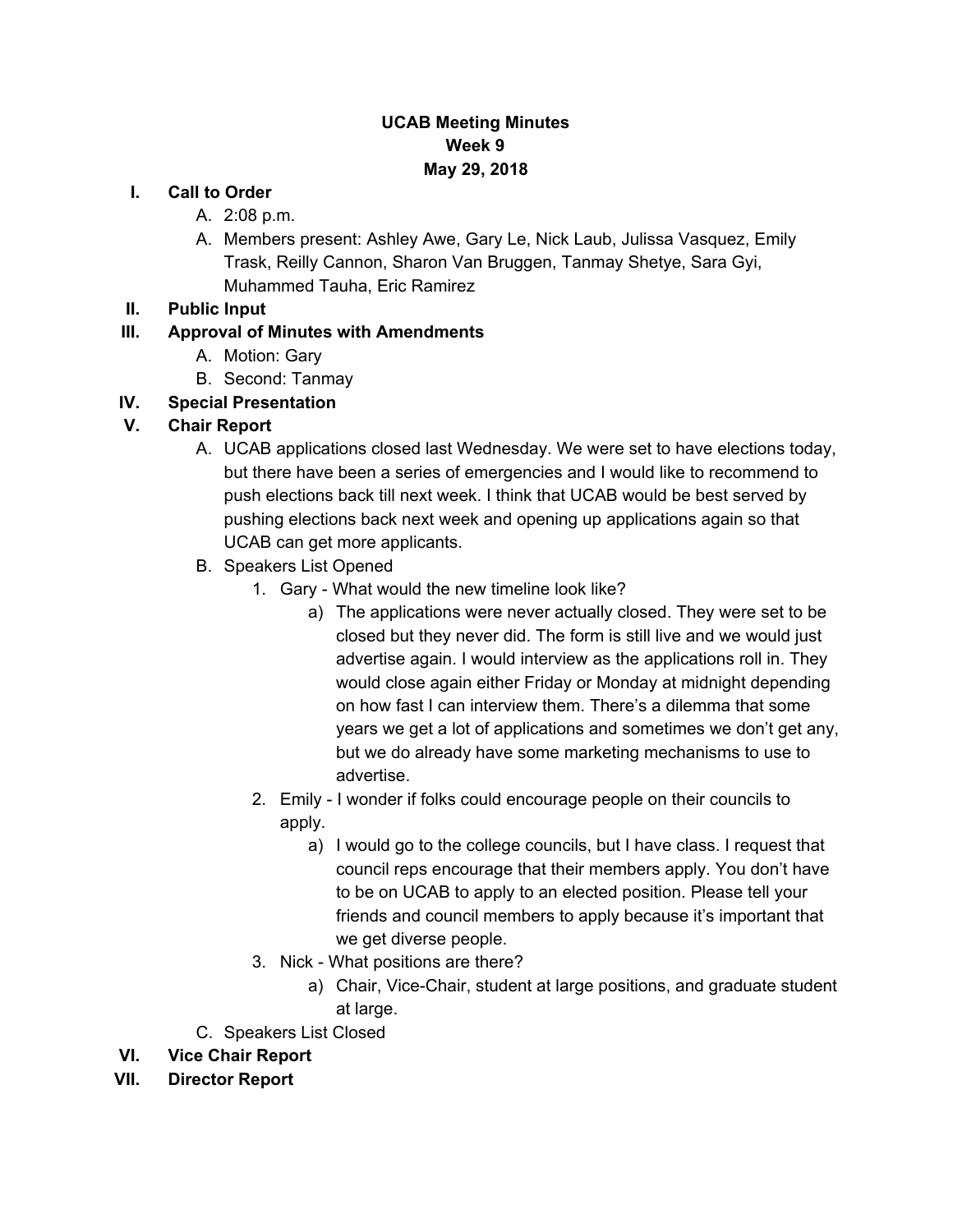- A. You probably saw an invitation to a University Centers employee recognition meeting on May 31 from 1-3 pm. I would love to see some of you there.
- B. Starbucks training Starbucks is closed today, and we have closed our Starbucks the entire day to accommodate student and staff schedules. We're not doing the corporate training because they haven't provided those materials for us yet, but when we receive those materials we will find a way to complete that training. The training we're currently doing is the UC implicit biases training, and it is required for all of our team members. As soon as we get the training materials I'll let you know.
- C. Soda and Swine We are starting our third round of plan review for the design. They will have to go back and make changes depending on the feedback they get.
- D. Space 1420/30 is the pizza/burger space, and the schematics for that space have been finalized. We've moved that space into architectural plans so hopefully we can start construction in the fall for a spring opening next year.
- E. Speakers List Opened
	- 1. Have we finalized the vendor for the RFP and when can we let people know?
		- a) We are in negotiations with the vendor. I'll let UCAB know when the lease is signed so you can inform people of the vendor.
		- b) Tanmay Do you have a date for that?
			- (1) Not yet.
- F. Speakers List Closed

# **VIII. New Business**

- A. Move to delay the UCAB elections until the tuesday of 10th week Gary
- B. Second Tanmay

# **IX. Old Business**

# **X. Member Reports**

# **XI. Open Forum**

- A. Nick For the new RFP location is it going to be open in the fall?
	- 1. Sharon It's longer than that. The architectural plan is being developed and we expect those plans to go through the review process during the summer. We'll start construction in the fall and hopefully continue until we open the space in spring.
	- 2. Eric For the pizza spot, maybe we could look into getting a pizza vending machine so that people can have pizza while the space is vacant. Also, what if we put a display in the atrium area with a stack of PC branded postcards and have people fill them out and we can mail them out.
	- 3. Sharon You still have project money available during this fiscal year.
	- 4. Gary I like the postcard idea. Can we do international mailing? a) I think so.

## **XII. Announcements**